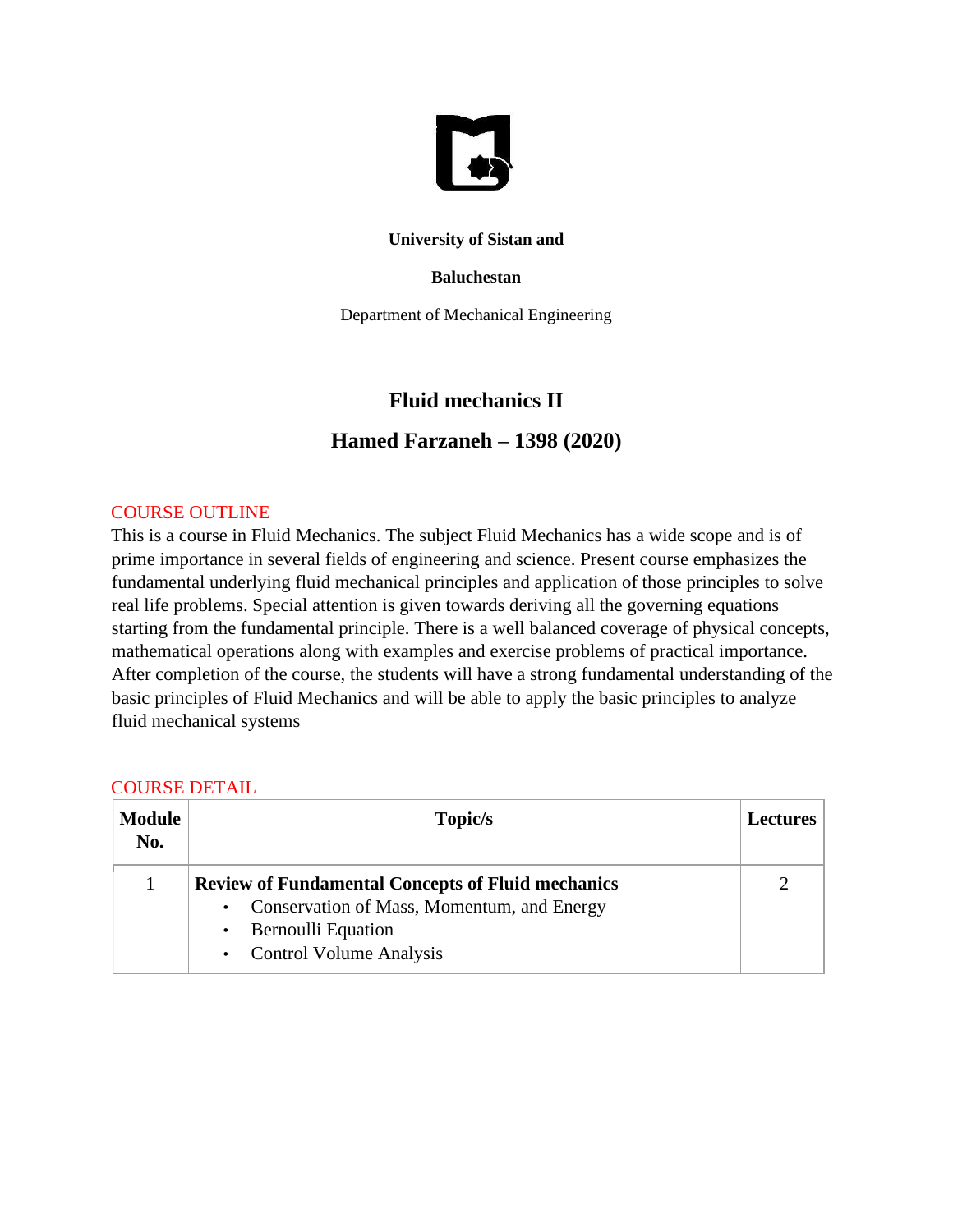| $\overline{2}$ | <b>Differential Analysis of Fluid Motion</b><br><b>Continuity Equation</b><br><b>Momentum Equations</b><br><b>Energy Equation</b><br>$\bullet$<br><b>Equations for Turbulent Flows</b>                                                                                                                                                                                                                                                                      | 5 |
|----------------|-------------------------------------------------------------------------------------------------------------------------------------------------------------------------------------------------------------------------------------------------------------------------------------------------------------------------------------------------------------------------------------------------------------------------------------------------------------|---|
|                | <b>Ideal (Inviscid) Flows</b>                                                                                                                                                                                                                                                                                                                                                                                                                               | 4 |
|                | <b>Stream Function and Velocity Potential</b><br>$\bullet$<br><b>Plane Flow Solutions</b><br>Superposition of Plane Flow Solutions<br><b>Plane Flow Past Closed Body Shapes</b><br><b>Basic Airfoil Theory</b><br>$\bullet$<br>Flow Through Porous Media                                                                                                                                                                                                    |   |
| 3              | <b>Internal Viscous Flows</b><br>General Considerations and Mixtures of Ideal Gases<br>A Simplified Model of a Mixture Involving Gases and a Vapor<br>$\bullet$<br>The Energy Equation Applied to Gas-Vapor Mixtures<br>The Adiabatic Saturation Process<br>$\bullet$<br>Engineering Applications—Wet-Bulb and Dry-Bulb<br>Temperatures and the Psychrometric Chart                                                                                         | 8 |
| $\overline{4}$ | <b>External Viscous Flows</b><br><b>Impulsively Started Motion</b><br><b>Boundary Layer Analysis</b><br>$\bullet$<br>Laminar Flow Past a Flat Plate<br><b>Transition to Turbulence</b><br><b>Turbulent Flow Past a Flat Plate</b><br><b>Boundary Layer Separation</b><br><b>Fluid Drag</b><br>Friction (Viscous) Drag<br>Profile (Pressure) Drag<br>Drag Coefficients for Various Bodies<br>Lift and Drag on Airfoils<br><b>Flow Structure Interactions</b> | 8 |

# PREREQUISITES